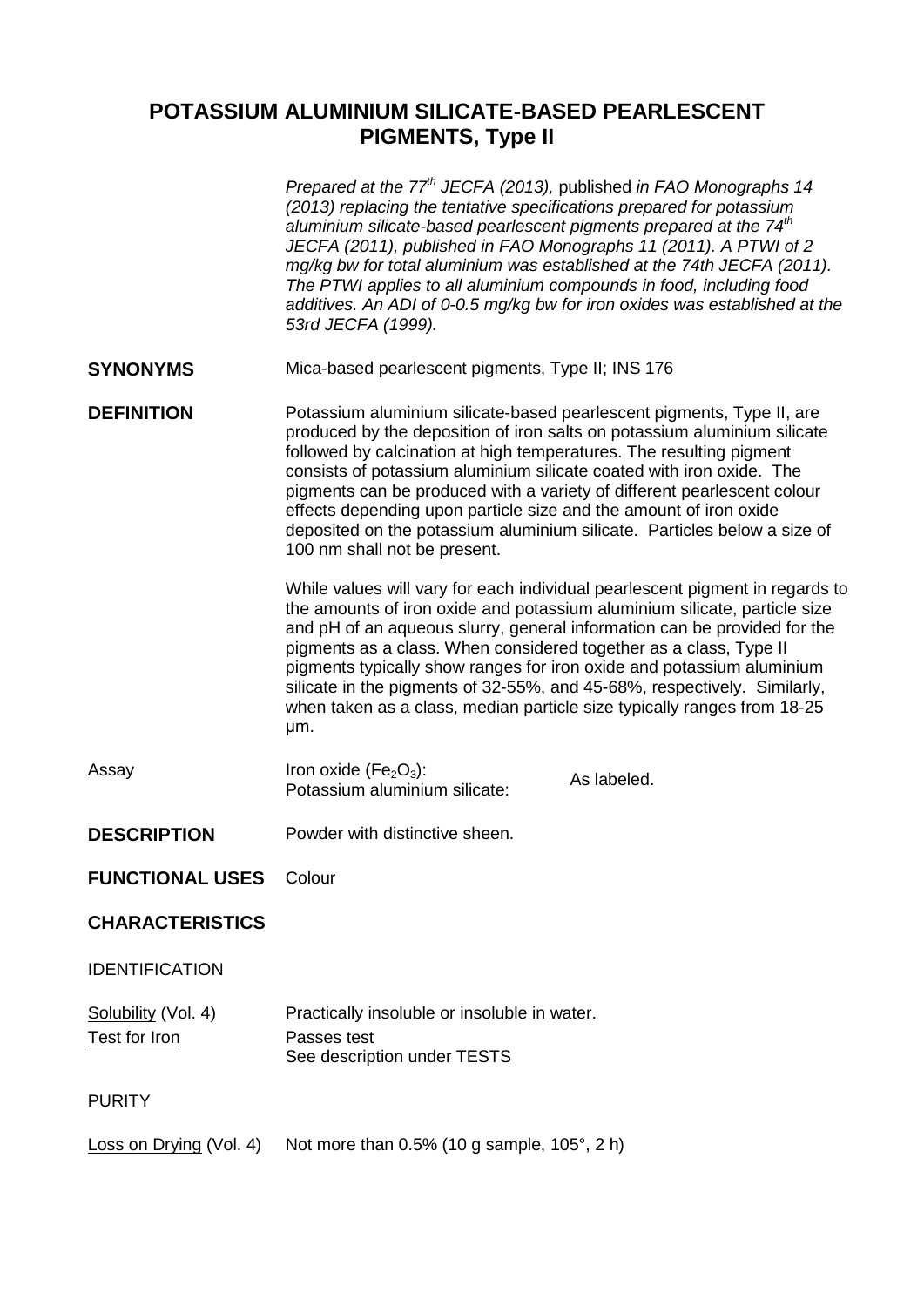| Impurities soluble in 0.5 | Antimony:                   | Not more than 3 mg/kg   |  |
|---------------------------|-----------------------------|-------------------------|--|
| M hydrochloric acid       | Arsenic:                    | Not more than 3 mg/kg   |  |
|                           | Barium:                     | Not more than 25 mg/kg  |  |
|                           | Cadmium:                    | Not more than 1 mg/kg   |  |
|                           | Chromium:                   | Not more than 100 mg/kg |  |
|                           | Copper:                     | Not more than 25 mg/kg  |  |
|                           | Lead:                       | Not more than 4 mg/kg   |  |
|                           | Mercury:                    | Not more than 1 mg/kg   |  |
|                           | Nickel:                     | Not more than 50 mg/kg  |  |
|                           | Zinc:                       | Not more than 25 mg/kg  |  |
|                           | See description under TESTS |                         |  |

## **TESTS**

IDENTIFICATION TESTS

Test for Iron Use the test solution as shown under method of assay. Analyze iron in the test solution by ICP-AES technique (Volume 4). Set instrument parameters as specified by the instrument manufacturer, use the analytical line for Fe (259.940 nm).

## PURITY TESTS

Impurities soluble in 0.5 M hydrochloric acid Extract 20 g of finely ground sample under reflux conditions (to prevent loss of mercury) with 100 ml of 0.5 M hydrochloric acid (spectroscopic grade) for 30 min. Let solution cool, then filter through a 0.1 μm membrane filter. Wash the filter twice with hot 0.5 M hydrochloric acid. Combine the filtrate and wash solution in a 200 ml volumetric flask and make up to volume with 0.5 M hydrochloric acid.

> Determine arsenic using an AAS (Hydride generation) technique; antimony, barium, chromium, copper, nickel and zinc by an ICP-AES technique; lead and cadmium using an AAS (Electrothermal atomization) technique; and mercury using an AAS (Cold vapour generation) technique. See "Metallic impurities" in the Combined Compendium of Food Additive Specifications (Volume 4).

**METHOD OF ASSAY** Determination of percent iron and aluminium: Weigh about 0.5 g of the sample to the nearest 0.1 mg, in a platinum or nickel crucible, add 5 g potassium hydroxide and 2 g boric acid, mix and melt completely using a torch burner (alkali fusion) and allow to stand at room temperature. Place the reaction product along with crucible in a 250-ml PTFE beaker, add 150 ml hot deionized water and dissolve residue by agitation. Wash the crucible with a small amount of hot water and add the washings to the beaker. Add 50 ml hydrochloric acid and transfer the contents into a 250 ml volumetric flask. Wash the beaker three times with hot water, transfer the washings to the volumetric flask and make up to volume (Solution A). Prepare the test solution by diluting Solution A with 2% hydrochloric acid solution to get the solution within the linear dynamic range of the analyzer. Analyze iron and aluminium in the test solution using ICP-AES (Vol. 4). Set instrument parameters as specified by the instrument manufacturer and use the analytical lines for iron (259.940 nm) and aluminium (396.152 nm). Determine the concentration (as  $\mu$ g/ml) of iron and aluminium from the respective standard curves. Calculate the percentage of iron oxide and potassium aluminium silicate using the formulas below: